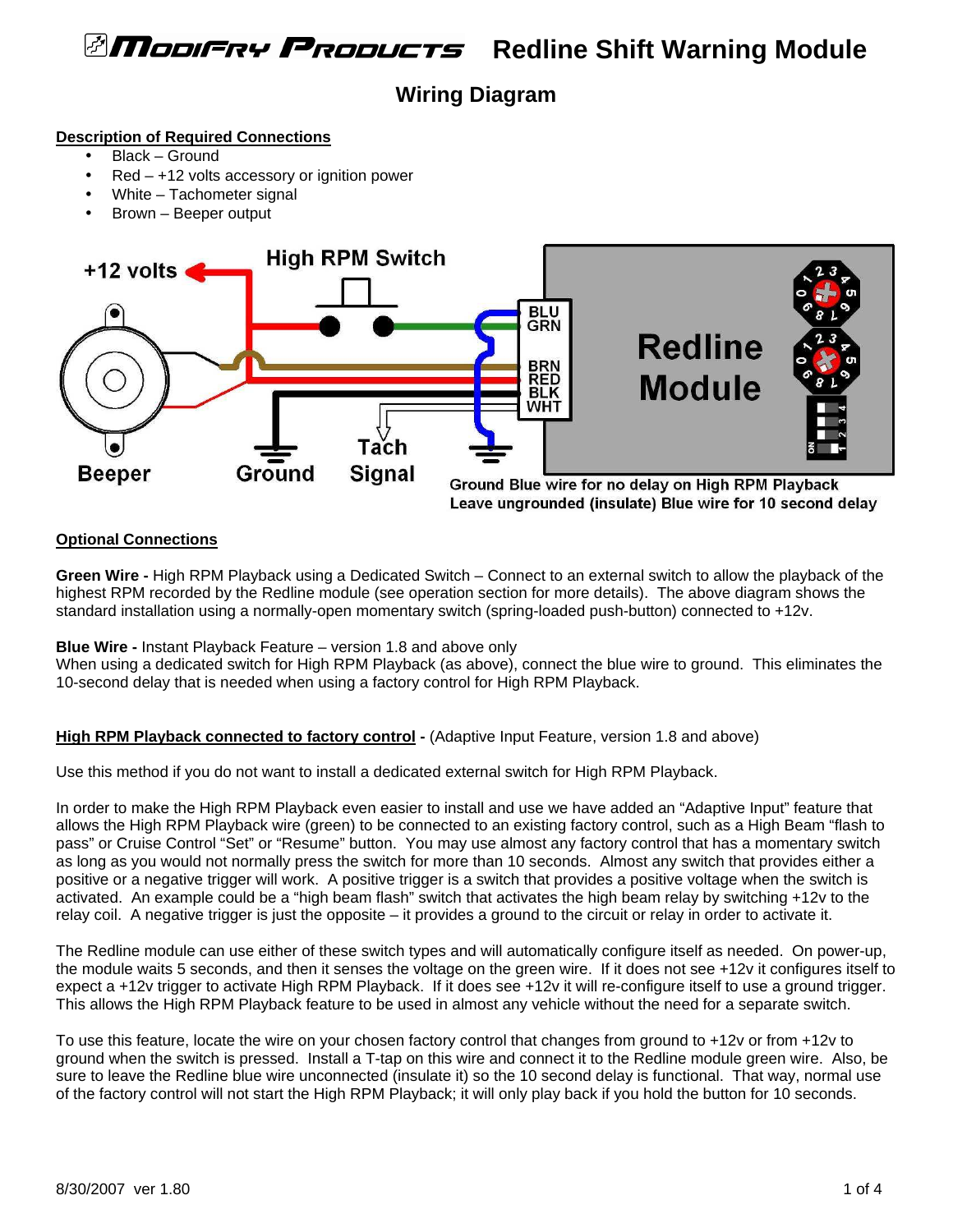# *<b>ATIODIFRY PRODUCTS* Redline Shift Warning Module **Switch Settings**

The Redline module uses rotary switches to set the Shift RPM, and for any switch setting between 5-0 and 9-9 the switch setting is the actual RPM. For example, 5-5 would be 5500, 8-9 (shown below) would be 8,900. However, for switch settings between 0-0 and 4-9 you add 10,000 RPM to the switch setting. This extends the range of the Redline module to 14,900 RPM without the need to add another switch. For example, if you wanted a Shift RPM of 10,000, set the switches to 0-0 (zero + 10,000 = 10,000). For a Shift RPM of 12,500 set the switches to 2-5 (2500 + 10,000 = 12,500).

The Interval setting defines how far apart the "Pacing Beeps" are set. For most applications 200 RPM seems to work but you're free to experiment and see what you like best. As shown below, this Redline module is set for an Interval of 200 RPM, 4 cylinders, and a Shift RPM of 8,900. This means the module will give a quick beep at 8300, 8500, and 8700 RPM, followed by a continuous tone at 8900 RPM.



## **Operation**

## **Shift Beeper function**

The Shift Beeper provides 3 equally spaced "pacing" beeps, followed by a steady beep to indicate your shift point. The steady beep occurs exactly at your Shift RPM, which is programmed by you on the rotary switches. The pacing beeps occur at intervals of 100, 200 or 300 rpm (again, set with the switches) and occur prior to the Shift RPM. The pacing beeps are equally-spaced so it's easy to judge when that crucial "4<sup>th</sup> beep" will occur and time your shift exactly at redline. Simply count "one, two, three, shift" and with a little practice you'll find yourself comfortably winding every gear to redline while never taking your eyes off the road.

## **High RPM Memory**

The module remembers the highest rpm the engine reaches, and will 'play it back' by beeping the sounder. The playback is initiated by pressing a separately wired button (or a factory control), and can easily be erased anytime you want. The High RPM is retained in memory virtually forever, even if power is disconnected. This function is useful for 'Dealer Service' or 'Valet' occasions when you want to know how your car has been treated.

**To initiate playback** – Press and release the High RPM Playback switch (or hold it for 10 seconds then release if using a factory control) and the Redline module will begin beeping. Be prepared and start counting the beeps. It will beep once for each thousand RPM, then pause, then beep once for each hundred RPM. A high RPM of 7200 would play back as "7 beeps, pause, 2 beeps". The module will also play a short beep to indicate a zero. For example, if the high RPM was 7,000, it would play back "7 beeps, pause, 1 short beep".

**To reset the High RPM** – During playback of the high RPM or within 5 seconds of when playback stops, press and release the switch again. Once the High RPM playback is complete the module will give 4 quick beeps to confirm the high RPM is reset. If the engine is not running it will reset to zero (short beep, pause, short beep), otherwise it will immediately capture the current engine RPM for the new High RPM.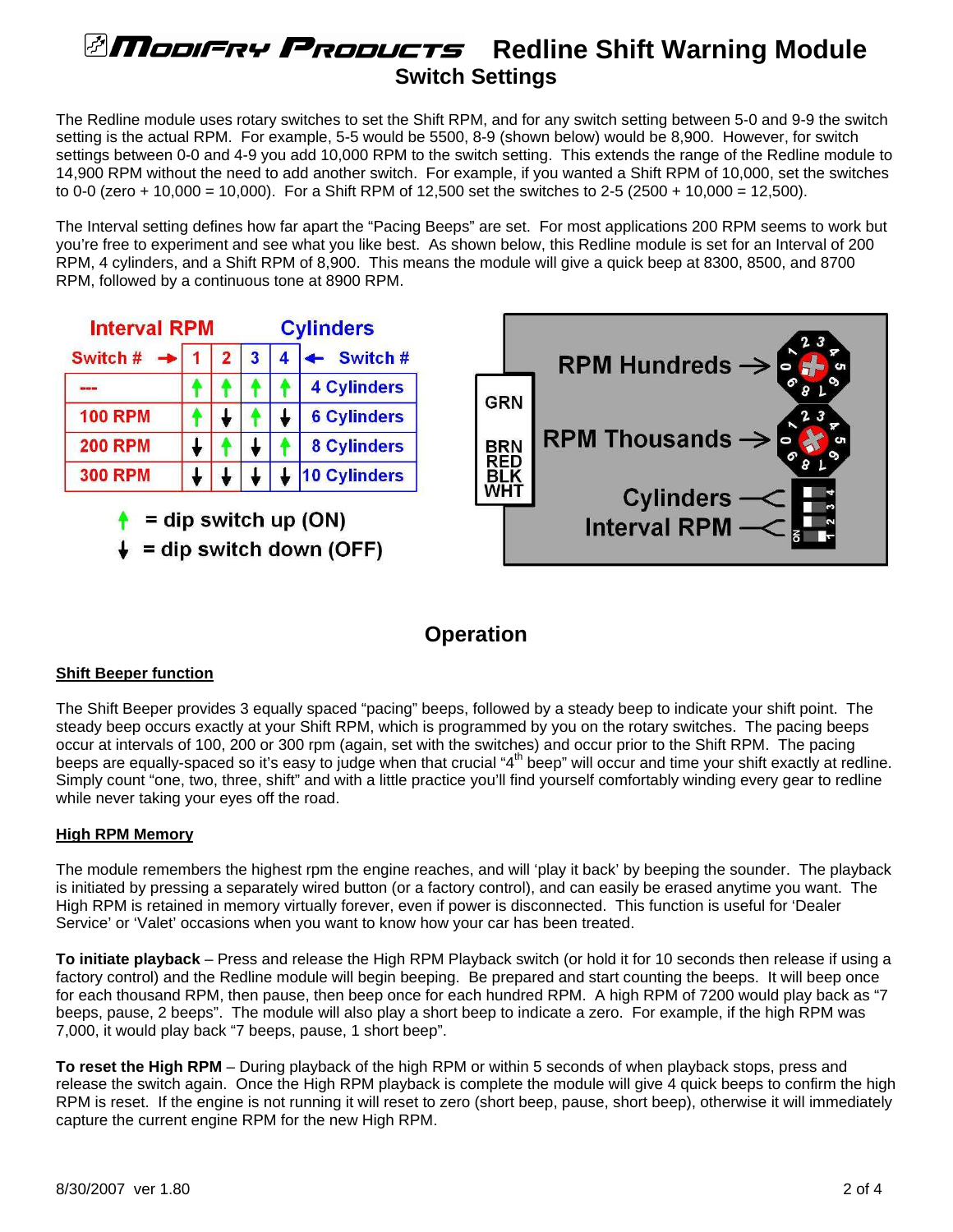# *<b>AMobiFre Probucts* Redline Shift Warning Module **Honda S2000 Installation Instructions**

1. Remove the passenger side dash access cover - 6 clips. Photo below shows the back side of the access panel so you can see where the clips are. Take your time if you've never had this panel off before, the clips are tight but will come off with careful pulling and prying and cursing. If you get in a hurry you can crack the panel (more cursing).

You can reach behind the dash to help pop the clips out, or carefully use a small pry bar to pry the panel out. Slide and wiggle the pry bar into the crack at the top right of the panel, until it's about 3/8" into the crack, and then gently pop the clip loose. Move the pry bar to the center of the panel and repeat. Then do the clip at the top left. Tilt the panel outward to help you locate and pop the bottom clips off.





- 2. Locate the wires you'll be connecting to by referring to the photo below. You will have to T-tap the Redline wires as described below:
	- **Redline Red wire** to the yellow wire on the Convertible Top Module (ignition power) and to the beeper red wire.
	- **Redline Black wire** Ttap into one of the black ground wires on the Convertible Top Module. There are 3 black wires on bottom left of the module: use any one.
	- **Redline White wire** to the tach signal, blue wire on connector C204, pin 5. I suggest you first locate the brown wire shown in the next photo because it's the only brown wire on this connector, and so is easy to locate. Once you find the brown wire look right below it for the blue tach wire. Make sure you



get the correct blue wire. There are several blue wires in this connector, but the wrong ones all have colored stripes, and there's a light blue wire too. The one you want is medium blue with no stripes down the length of the wire, and it's directly next to the only brown wire.

• **Redline Brown Wire** – (not shown here) connects to the beeper black wire.